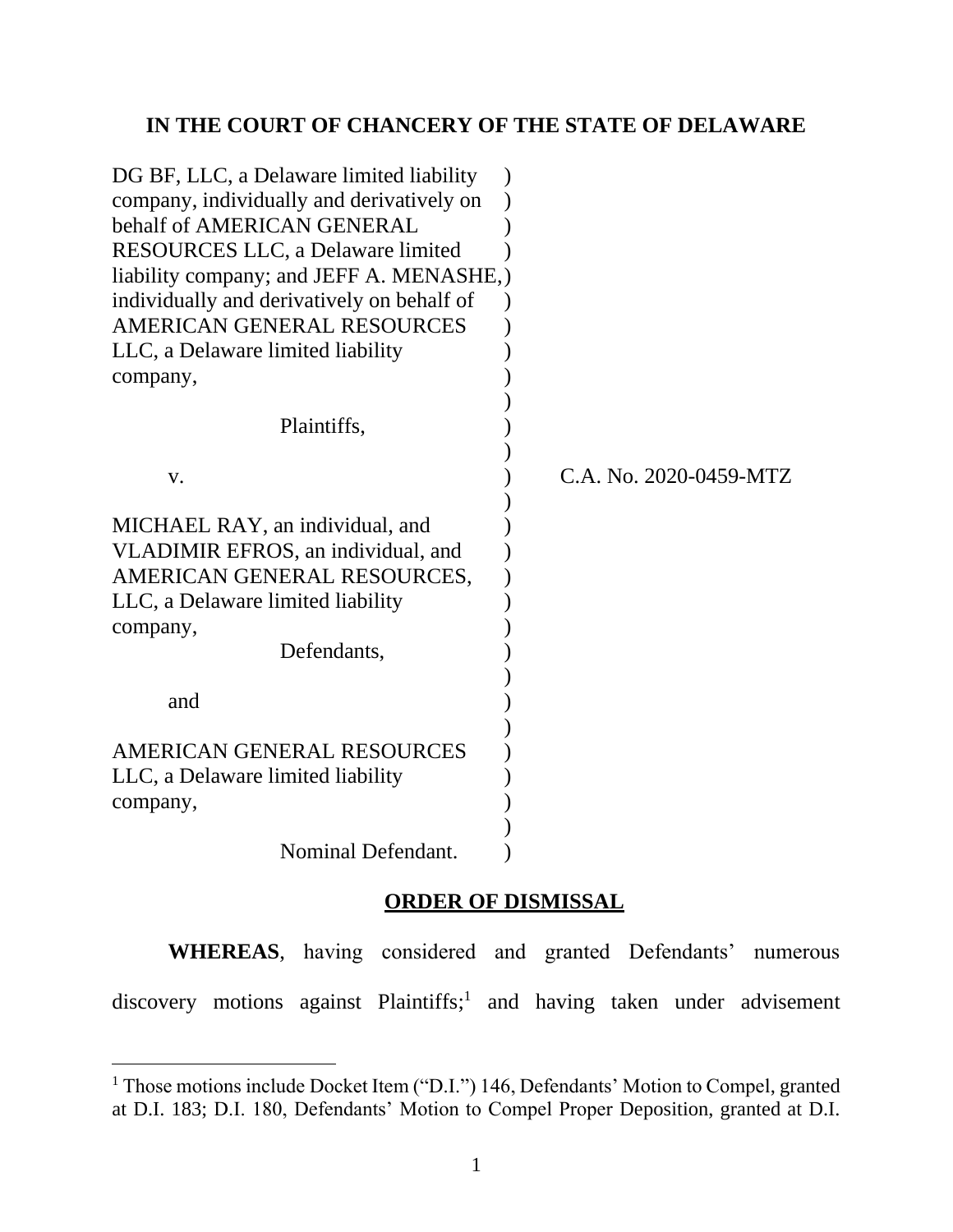Defendants' penultimate Expedited Renewed Motion to Compel and for Sanctions Against Plaintiffs,<sup>2</sup> their final Motion for Sanctions for Spoliation of Evidence as fully briefed, $3$  and their letter advising the Court of Plaintiffs' failure to comply with this Court's August 23, 2021 ruling, $4$  it appears:

A. Plaintiffs Jeff A. Menashe and his investment vehicle, DG BF, LLC ("DG BF") brought this action claiming that in the spring of 2019, Defendants Michael Ray and Vladimir Efros fraudulently induced Plaintiffs into investing in nominal defendant American General Resources LLC ("AGR" or the "Company"); that after Plaintiffs invested, Company executives ignored Plaintiffs' governance rights; and that after Plaintiffs sued, the Company retaliated against them, improperly removing Menashe as the manager of DG BF's investment series and eliminating a profitable investment banking relationship Menashe's affiliate had with the Company. Plaintiffs filed their initial complaint on June 11, 2020, and followed with an amended complaint on August 11.<sup>5</sup>

<sup>204;</sup> and D.I. 189, Defendants' letter advising of Plaintiffs' failure to comply with D.I. 183.  $^{2}$  D.I. 212.

<sup>3</sup> D.I. 225; D.I. 237; D.I. 242.

<sup>4</sup> D.I. 231. Plaintiff DG BF, LLC's affiliate, Demeter Group Holdings, LP, also filed a motion to quash. D.I. 234.

 $5$  D.I. 1; D.I. 49.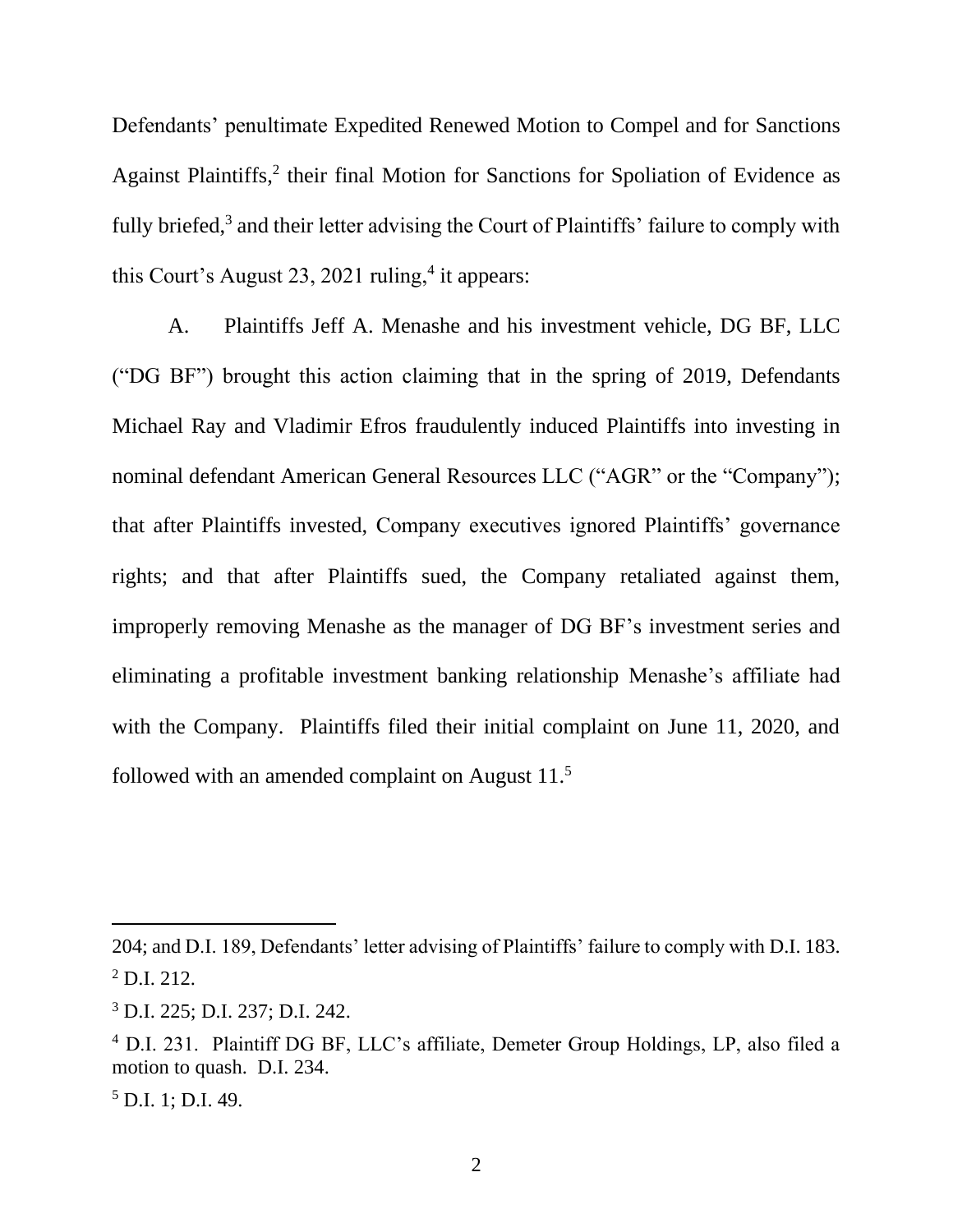B. Plaintiffs had some initial success at the pleading stage. The matter was expedited at Plaintiffs' request, and on July 6, the Court granted Plaintiffs' motion for a temporary restraining order regarding a subsequent financing round.<sup>6</sup> But on July 9, the Court found for Defendants on Plaintiffs' claim regarding that financing, and terminated the temporary restraining order.<sup>7</sup> Defendants moved to dismiss,<sup>8</sup> Plaintiffs withdrew some claims,<sup>9</sup> and the Court trimmed Plaintiffs' claims further on March 1, 2021.<sup>10</sup>

C. On March 30, the Court entered a stipulated scheduling order that specified Plaintiffs' document production would begin no later than thirty days after receipt of discovery requests; substantial completion of document production by June 11; expert identification by June 18; completion of fact, third party, and expert discovery by August 25; and trial on September  $15-17$ .<sup>11</sup> Defendants served their discovery requests that same day, beginning a volley of discovery requests countered by responses and objections that lasted through May.<sup>12</sup>

- <sup>11</sup> D.I. 120.
- <sup>12</sup> D.I. 121.

 $^6$  D.I. 33.

 $^7$  D.I. 35.

<sup>8</sup> D.I. 37.

 $^{9}$  D.I. 105.

<sup>10</sup> *DG BF, LLC v. Ray*, 2021 WL 776742 (Del. Ch. Mar. 1, 2021).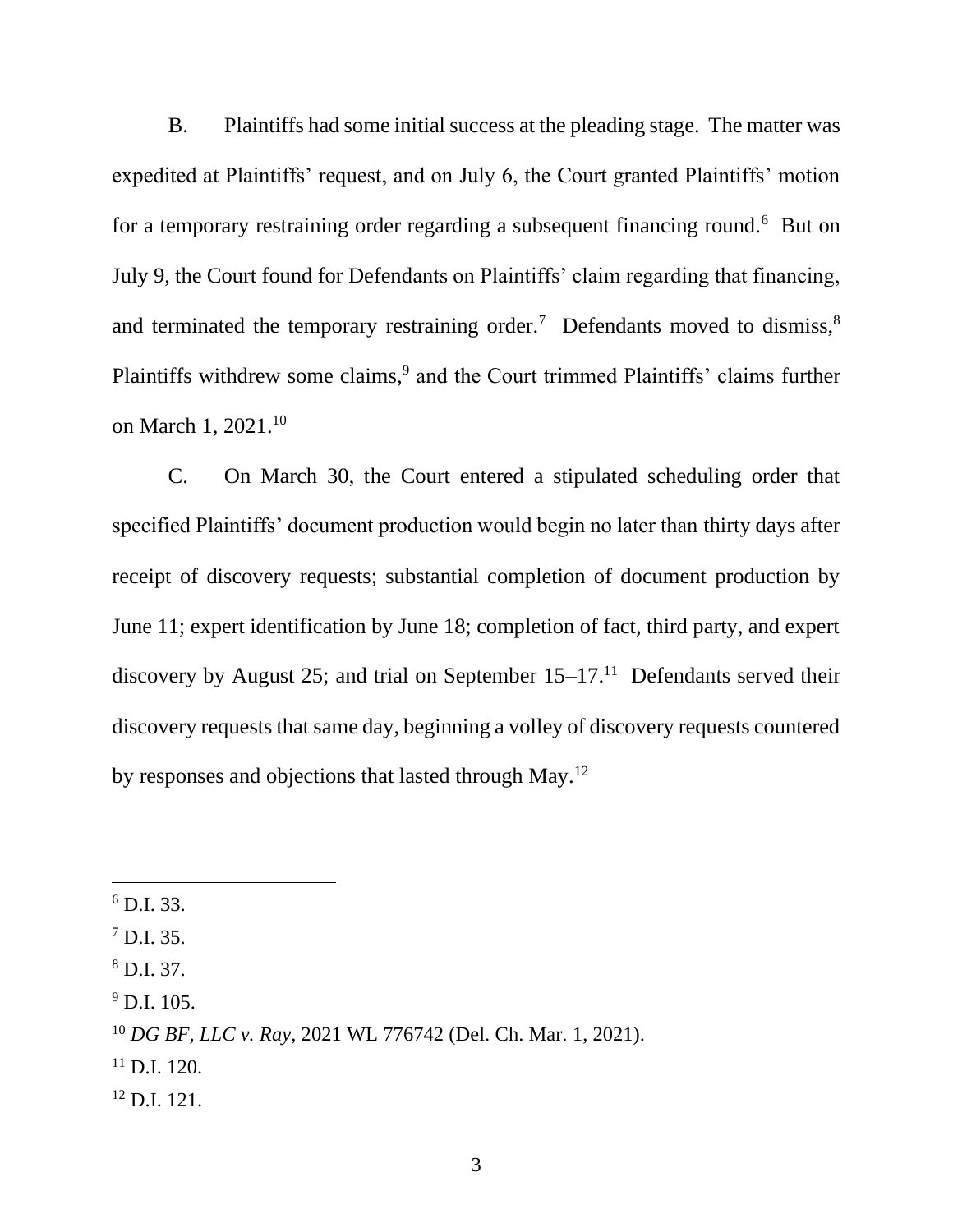D. Plaintiffs produced some documents on May 7.<sup>13</sup> Plaintiffs did not collect or image Menashe's cell phone or laptop; any server on which DG BF stored electronic documents; or laptops and email accounts used by Menashe's colleagues at his investment firm, Demeter Group ("Demeter"), who were involved in DG BF's investment in AGR. Plaintiffs were unwilling or unable to provide a comprehensible hit report. Defendants began to ask about these issues in May, but the June 11 substantial completion deadline came and went without Plaintiffs producing any more documents.

E. Plaintiffs' repositories of electronic documents proved elusive. Menashe testified he did not know what a litigation hold was, and did not advise his Demeter colleagues to preserve documents or collect their data when they left Demeter.<sup>14</sup> The Demeter laptops used when negotiating DG BF's investment in AGR were particularly confounding. Plaintiffs' counsel repeatedly disclosed that those laptops had been wiped and donated, but eventually the laptops were found and given to Plaintiffs' counsel. 15

<sup>&</sup>lt;sup>13</sup> *See* D.I. 146, Ex. 19 (describing how "Menashe's IT team" applied search terms to his email and conducted a search for "AGR" or "Bloom"); D.I. 212, Ex. 2 at 28–30 (explaining that Menashe is the only person at Demeter and that Menashe personally supervised the collection).

<sup>&</sup>lt;sup>14</sup> D.I. 225, Ex. 1 at 32–33, 44–50. But Plaintiffs issued a detailed litigation hold to Defendants, and Defendants issued one to Plaintiffs. D.I. 225, Exs. 18, 19.

<sup>&</sup>lt;sup>15</sup> D.I. 146, Ex. 18 (disclosing on May 25, 2021, that the Demeter laptops were donated when the custodians left Demeter in January 2020 and December 2020; also disclosing Menashe's laptop is "less than two years old" and updated every two years, and that his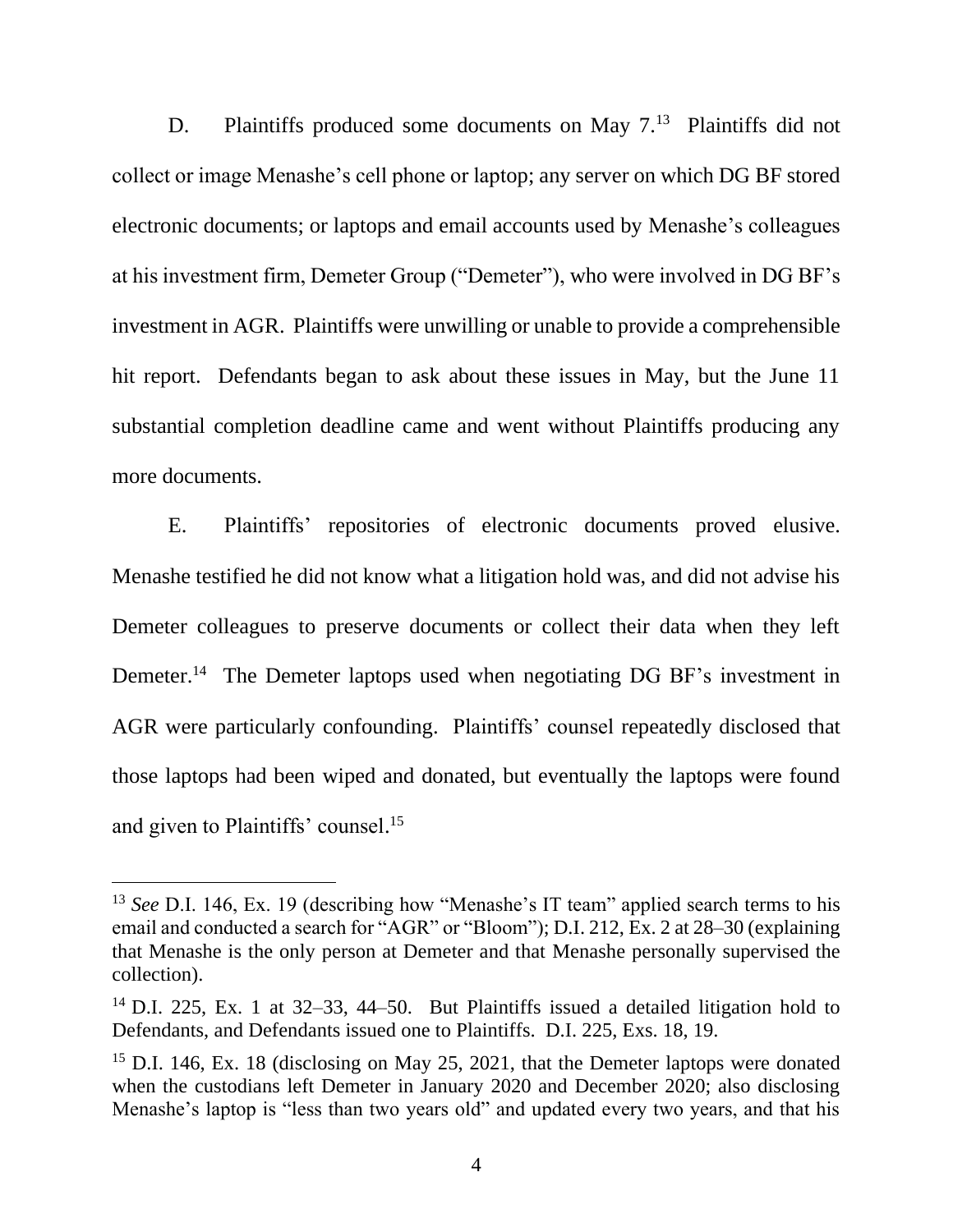F. As for Menashe, he obtained a new laptop in or about February 2020, and donated the one he had used during due diligence on his Company investment.<sup>16</sup> Menashe used text messaging to conduct AGR business, but continued his practice of actively deleting his text messages through the pendency of this litigation.<sup>17</sup> Menashe testified that he did not text about business matters, but that testimony was undermined by texts Defendants produced; when confronted, Menashe then testified he deleted all such messages.<sup>18</sup>

G. In seeking to avoid reviewing laptops and Menashe's text messages, Plaintiffs insisted that "the relevant data is primarily stored on Demeter Group servers."<sup>19</sup> There was a folder on that server named after AGR's operating entity, "Bloom Farms."<sup>20</sup> But Plaintiffs did not search that folder or server.

H. Plaintiffs' written discovery responses fared no better. They refused to answer several core questions, including to identify the due diligence they performed

personal devices have not been collected and that he "does not retain text message communications on his cell phone"); *id.* Ex. 19 (disclosing on June 9 that one Demeter laptop was donated in February 2020, and the other was donated in January or February 2021); D.I. 225, Ex. 1 at 42–43 (Menashe on July 27 testifying that he wiped and donated his own work laptop, but that one of his Demeter colleagues had both Demeter laptops).

<sup>16</sup> D.I. 146, Exs. 18, 19; D.I. 225, Ex. 1 at 42–43.

<sup>17</sup> D.I. 146, Exs. 18, 19; D.I. 225, Ex. 2 at 223.

<sup>18</sup> D.I. 225, Ex. 11; *id.* Ex. 2 at 222–24.

<sup>19</sup> D.I. 146, Ex. 18; *accord* Ex. 19 (noting "[a]ll of [Menashe's] files are stored on the Demeter Group servers and would be available there instead").

<sup>20</sup> D.I. 225, Ex. 2 at 155–57; D.I. 212, Exs. 4, 5.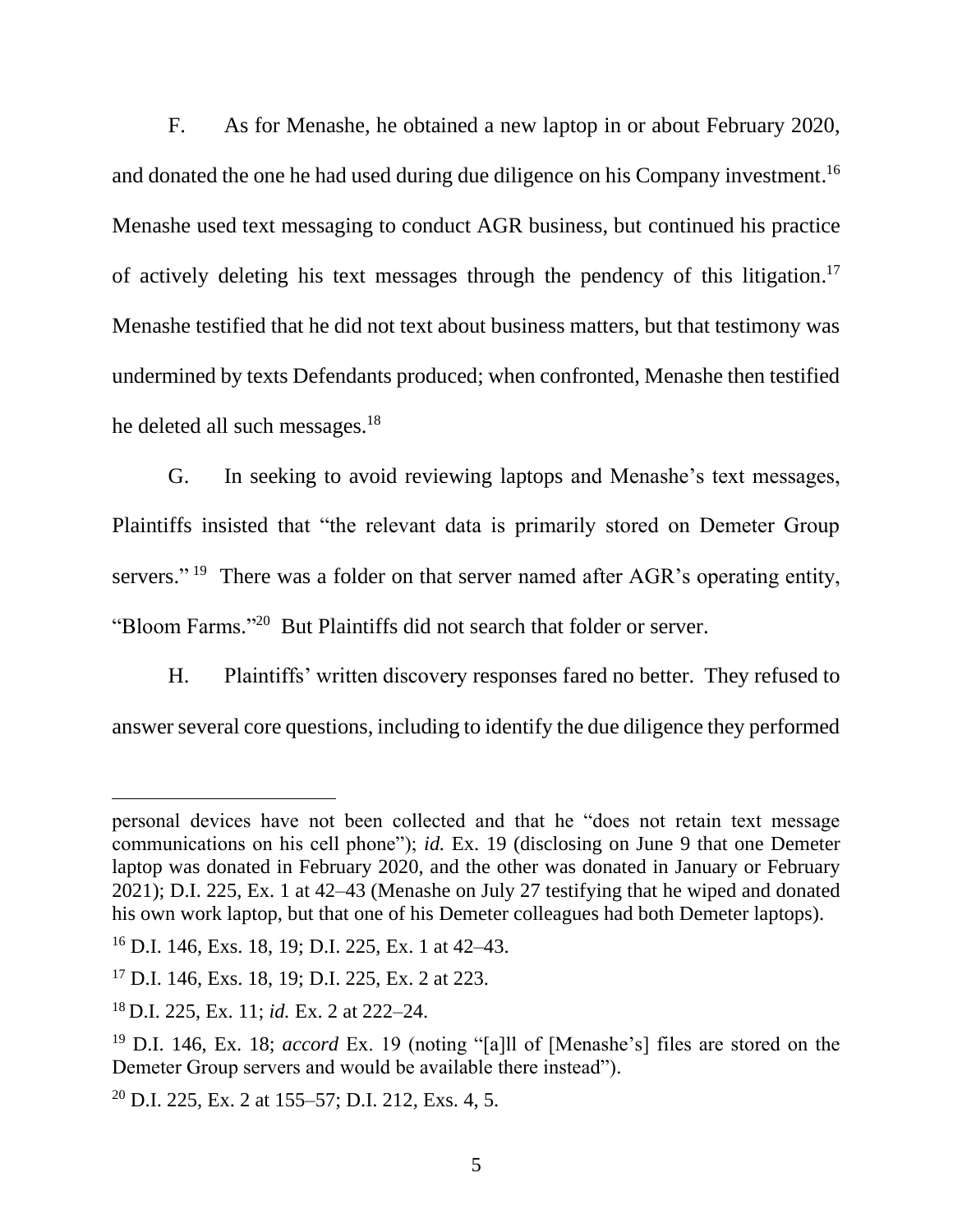relating to DG BF's investment in AGR, and to identify the material omissions Plaintiffs contend were concealed and the financial statements or projections that Plaintiffs believed included misrepresentations.<sup>21</sup>

I. Plaintiffs also struggled to produce a complete and adequate privilege log. Their first privilege log, produced on June 11, was wholly deficient; after motion practice and at the Court's insistence, Delaware counsel oversaw the production of a compliant privilege  $log.<sup>22</sup>$  But the log would never be updated beyond Plaintiffs' initial production.

J. Rather than focusing on discovery, Plaintiffs engaged in motion practice, filing a motion to appoint a receiver over AGR (which Plaintiffs withdrew after Defendants moved to strike it)<sup>23</sup> and two motions to extend the scheduling order (which Defendants briefed and which were denied for failure to establish excusable neglect).<sup>24</sup> Plaintiffs also took time to amend their nearly identical complaint in a parallel action pending before the Supreme Court of the State of New York.<sup>25</sup>

<sup>21</sup> *See* D.I. 183.

<sup>22</sup> *See* D.I. 206.

<sup>23</sup> D.I. 147; D.I. 152; D.I. 184.

<sup>24</sup> D.I. 158; D.I. 166; D.I. 182; D.I. 195; D.I. 202.

 $25$  D.I. 212, Ex. 9.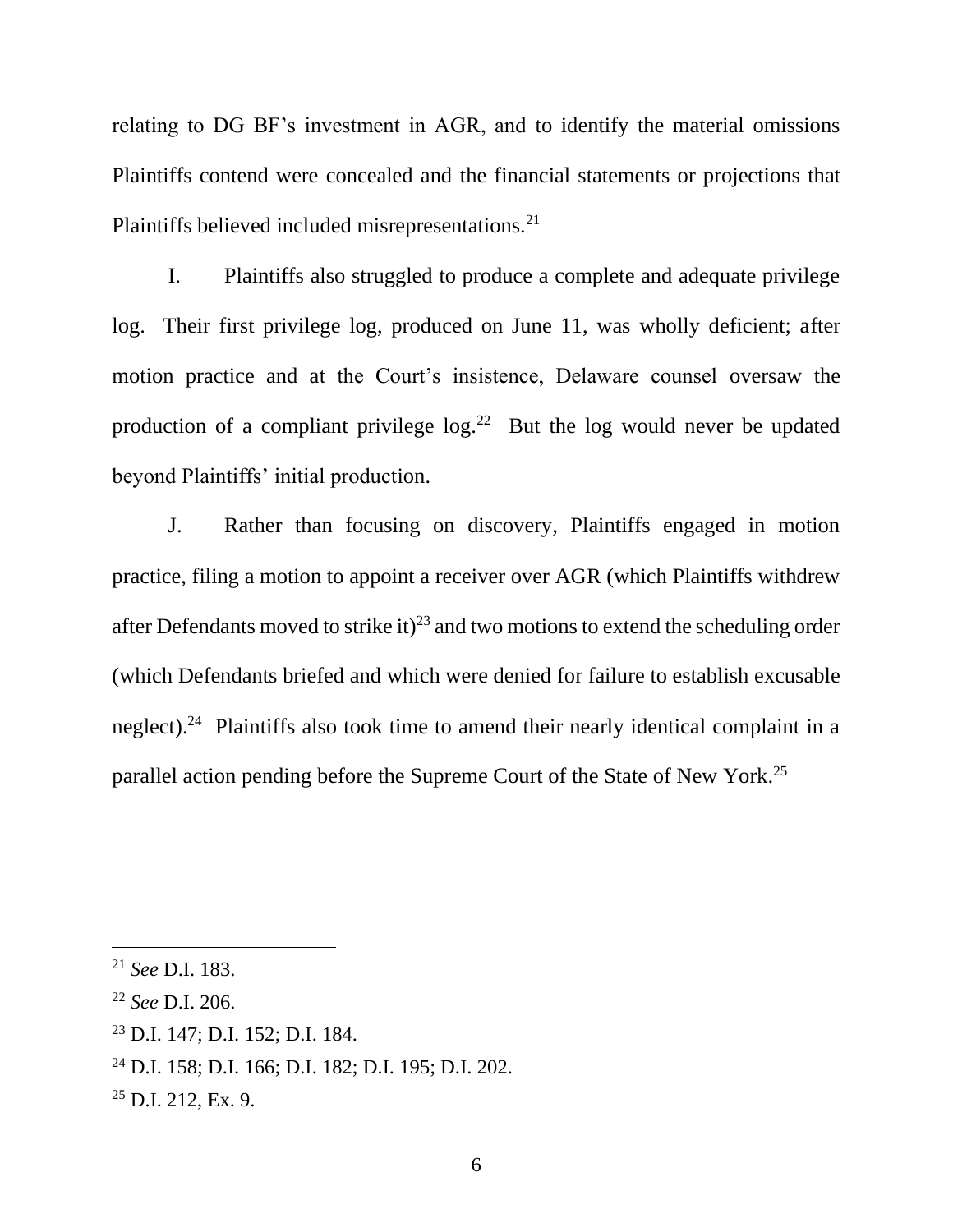K. On July 2, Defendants moved to compel.<sup>26</sup> Plaintiffs opposed the motion without offering any substantive grounds for their opposition.<sup>27</sup> Plaintiffs explained that staffing or supervisory issues at Plaintiffs' forwarding counsel had impeded compliance with the scheduling order and their discovery obligations.

L. On August 3, I ordered Plaintiffs to specify a deadline by which they would collect and image Menashe's cell phone and laptop; the electronic repositories for his Demeter colleagues; and any server on which DG BF stored electronic files (the "Key Repositories"). 28 Plaintiffs were ordered to provide hit reports to aid in finalizing search terms, and to produce all hit documents to Defendants to review at Plaintiffs' cost. Plaintiffs were also ordered to respond to specific written discovery requests, and to provide a compliant privilege log. The Court specified that selfcollection was strictly prohibited, and encouraged greater participation by Delaware counsel.

M. Plaintiffs did not comply. The Court was required to give Plaintiffs more guidance on August 12. At that hearing, Plaintiffs' counsel stated that Menashe's cellphone was being imaged "right now."<sup>29</sup> With Delaware counsel taking a more active role and promising improvements, the Court worked with

 $^{26}$  D.I. 146.

<sup>27</sup> D.I. 172.

<sup>28</sup> D.I. 183; D.I. 201 at 36–42.

 $29$  D.I. 239 at 15.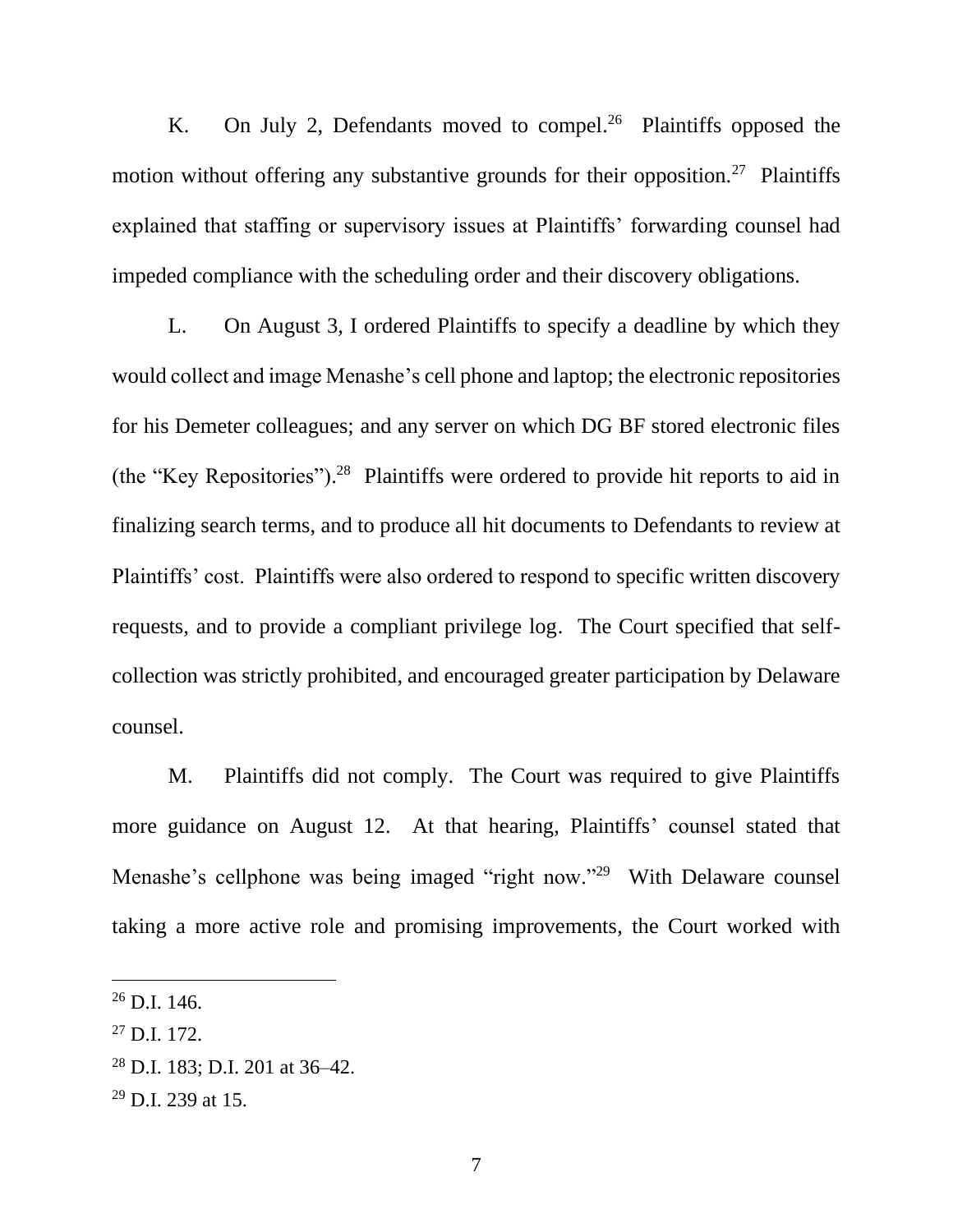Plaintiffs and ordered them to file a stipulation by the end of the day with concrete deadlines for getting the Key Repositories to Defendants' vendor so that discovery could be complete in advance of looming depositions.<sup>30</sup> Plaintiffs did not file any such stipulation, and related a series of delays and technical problems in imaging the Key Repositories. On August 16, Plaintiffs' counsel stated that hits in the Bloom Farms folder on the Demeter server would be produced, declining to image and search the entire server as ordered.<sup>31</sup> On August 17, Plaintiffs' counsel told Defendants' counsel that "the vendor was unable to successfully image Mr. Menashe's cell phone and laptop," and that new equipment was on its way to the vendor. 32

N. On August 18, Defendants moved to compel Plaintiffs' deficient written and document discovery by a deadline, with dismissal on the line if the deadline was missed, and for sanctions for Plaintiffs' failure to comply with this Court's August 3 and August 12 directives.<sup>33</sup> The parties briefed that motion and the Court heard it on August  $23.^{34}$  At this point, the depositions of Menashe, his colleagues, and key players at AGR were noticed for the coming days, and trial was

<sup>32</sup> *Id*.

<sup>34</sup> D.I. 217; D.I. 221; D.I. 227.

<sup>30</sup> *Id.* at 18–21.

 $31$  D.I. 212, Ex. 5.

<sup>33</sup> D.I. 212; D.I. 214.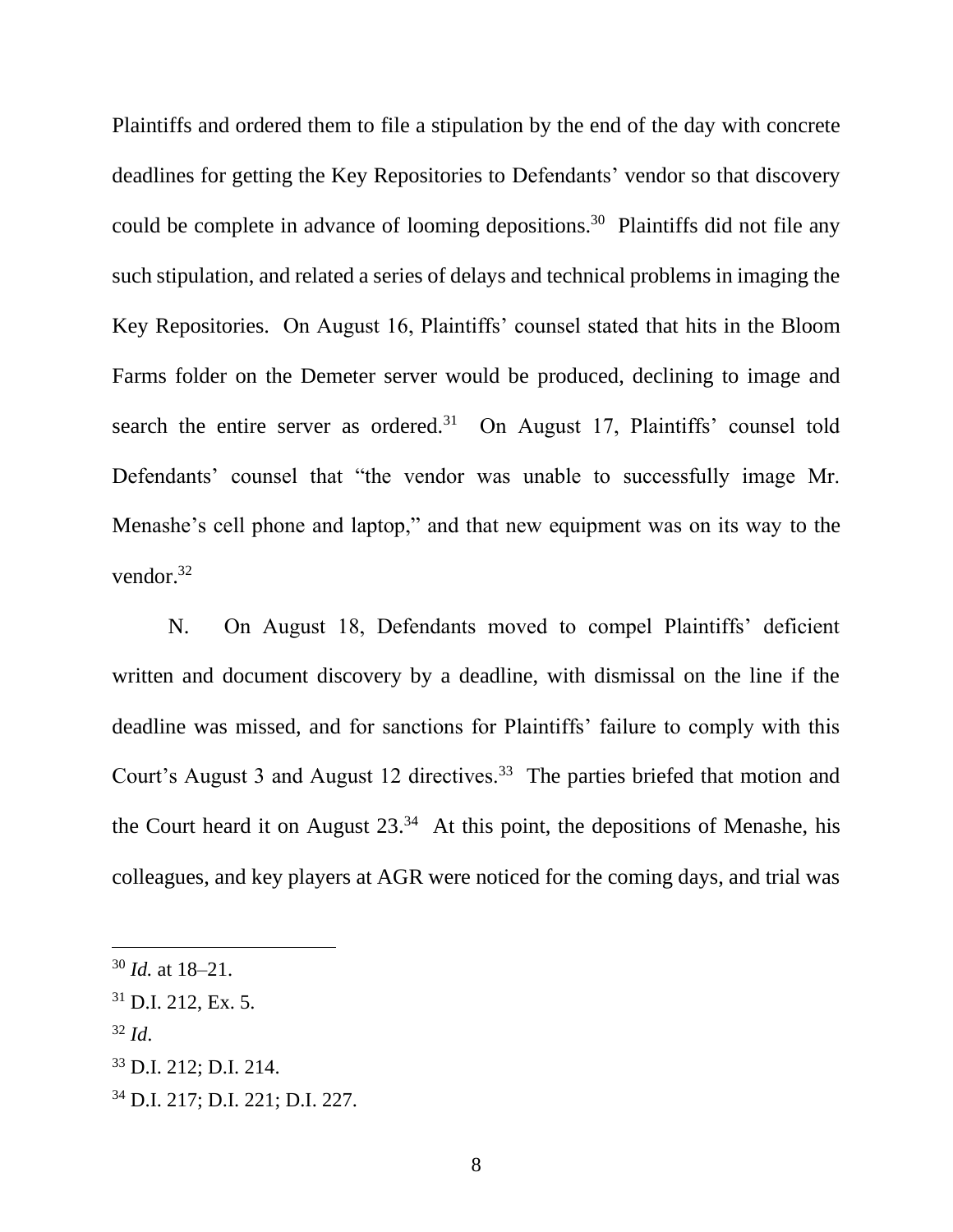three weeks away. Plaintiffs had produced documents from the Demeter laptops, but had not completed imaging the Demeter server or Menashe's laptop, and remarkably—had not yet even begun imaging Menashe's cell phone, as Menashe himself had been unable to identify a business in his locale of Helena, Montana that could perform the task.<sup>35</sup>

O. On August 23, the Court held Plaintiffs in contempt.<sup>36</sup> The Court ordered the images of the Demeter server and Menashe's laptop be produced to Defendants' vendor for Defendants' attorneys-eyes-only review until a deadline passed for Plaintiffs to claw back privileged documents by properly logging them, and for Menashe's cell phone to be provided for Defendants' remote imaging or overnighted to Defendants, at Defendants' election, subject to the same clawback procedure. The Court also ordered all documents withheld on the basis of privilege, but not yet logged, to be produced to Defendants on an attorneys-eyes-only basis until that same clawback-by-log period passed. Finally, as to written discovery, the Court deemed a request for admission admitted, and ordered that Plaintiffs were precluded from offering at trial any financial statement or projection that Plaintiffs believed misleading that was not explicitly identified in Plaintiffs' discovery

 $35$  D.I. 247 at 16–17.

<sup>36</sup> *Id.* at 29–34.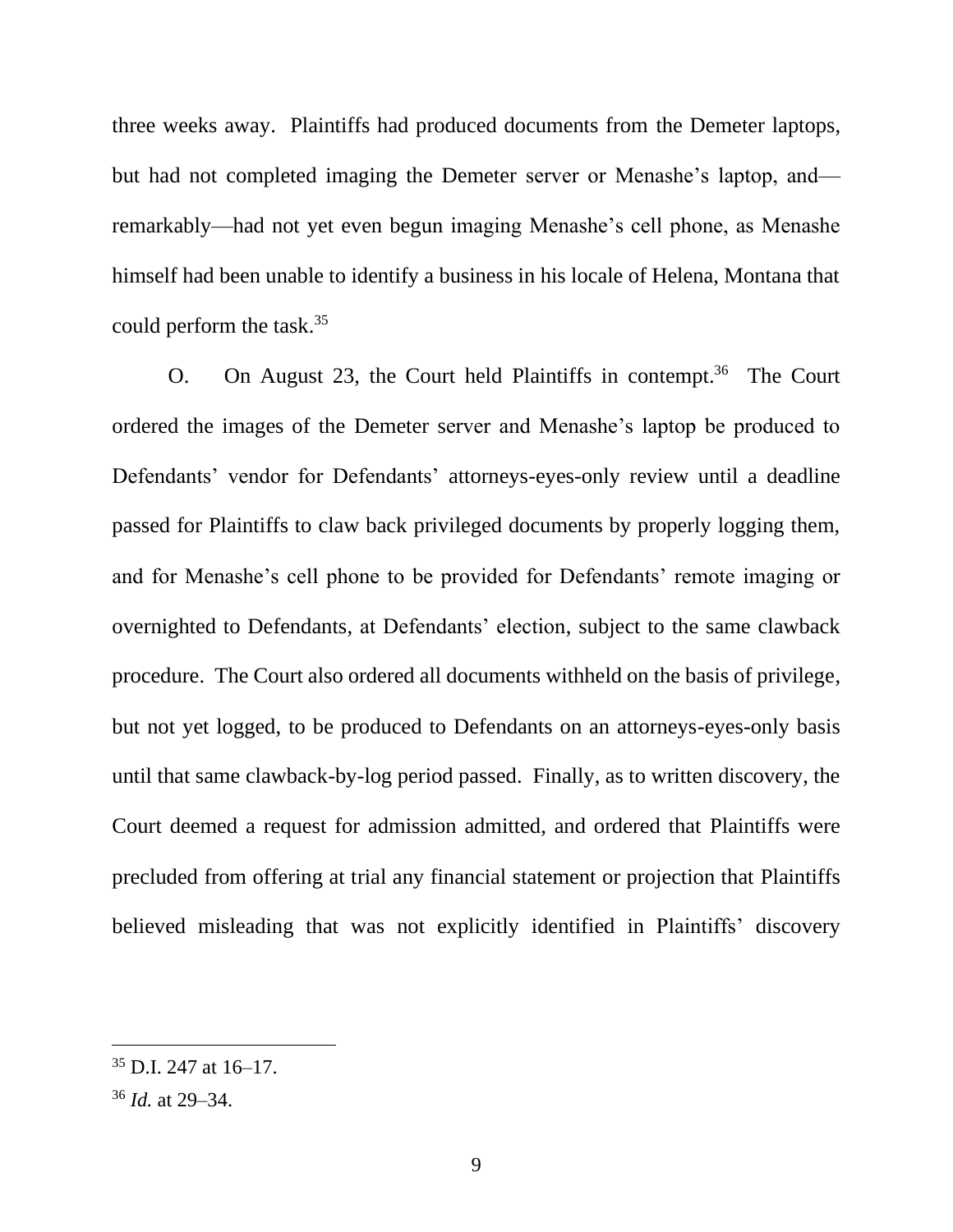responses. The Court indicated an adverse inference was warranted, and took the scope of that inference, and the potential for dismissal, under advisement.

P. Plaintiffs' discovery failures were not limited to written discovery and document production. Plaintiffs' forwarding counsel was extremely obstructive at the Court of Chancery Rule 30(b)(6) deposition of Menashe as DG BF's representative on document retention.<sup>37</sup> Defendants were again forced to resort to motion practice, and were awarded a second deposition on August 17.<sup>38</sup> Defendants were also awarded fees for their motion practice.

Q. On August 25, Defendants wrote the Court to relate that their vendor had yet to receive the server image, the laptop image, or Menashe's cell phone, and that they had not been shipped within the Court-ordered timeframe.<sup>39</sup> That same day, Demeter filed a motion to quash production of the server image.<sup>40</sup> And again,

<sup>39</sup> D.I. 231.

 $37$  D.I. 180, Ex. 1.

<sup>38</sup> D.I. 180; D.I. 196; D.I. 197; D.I. 204 (noting forwarding counsel, like the counsel at issue in *Paramount Communications Inc. v. QVC Network Inc.*, 637 A.2d 34, 53 (Del. 1994) "(a) improperly directed the witness not to answer certain questions; (b) was extraordinarily rude [and] uncivil . . .; and (c) obstructed the ability of the questioner to elicit testimony to assist the Court in this matter"; and noting Delaware counsel was expected to put an end to the misconduct, but did not). Forwarding counsel was ordered to submit a certification that he had reviewed, or re-reviewed, the Statement of Principles of Lawyer Conduct, and the Court's 2021 Guidelines To Help Lawyers Practice In The Court Of Chancery. *Id.* Forwarding counsel failed to submit that certification as requested; the Court only received a letter from Delaware counsel representing that forwarding counsel had completed that task. D.I. 211.

<sup>40</sup> D.I. 234. Demeter's August 25 motion relates that imaging was still in process and would take another "day or two," *id.*, even though Plaintiffs' counsel told the Court on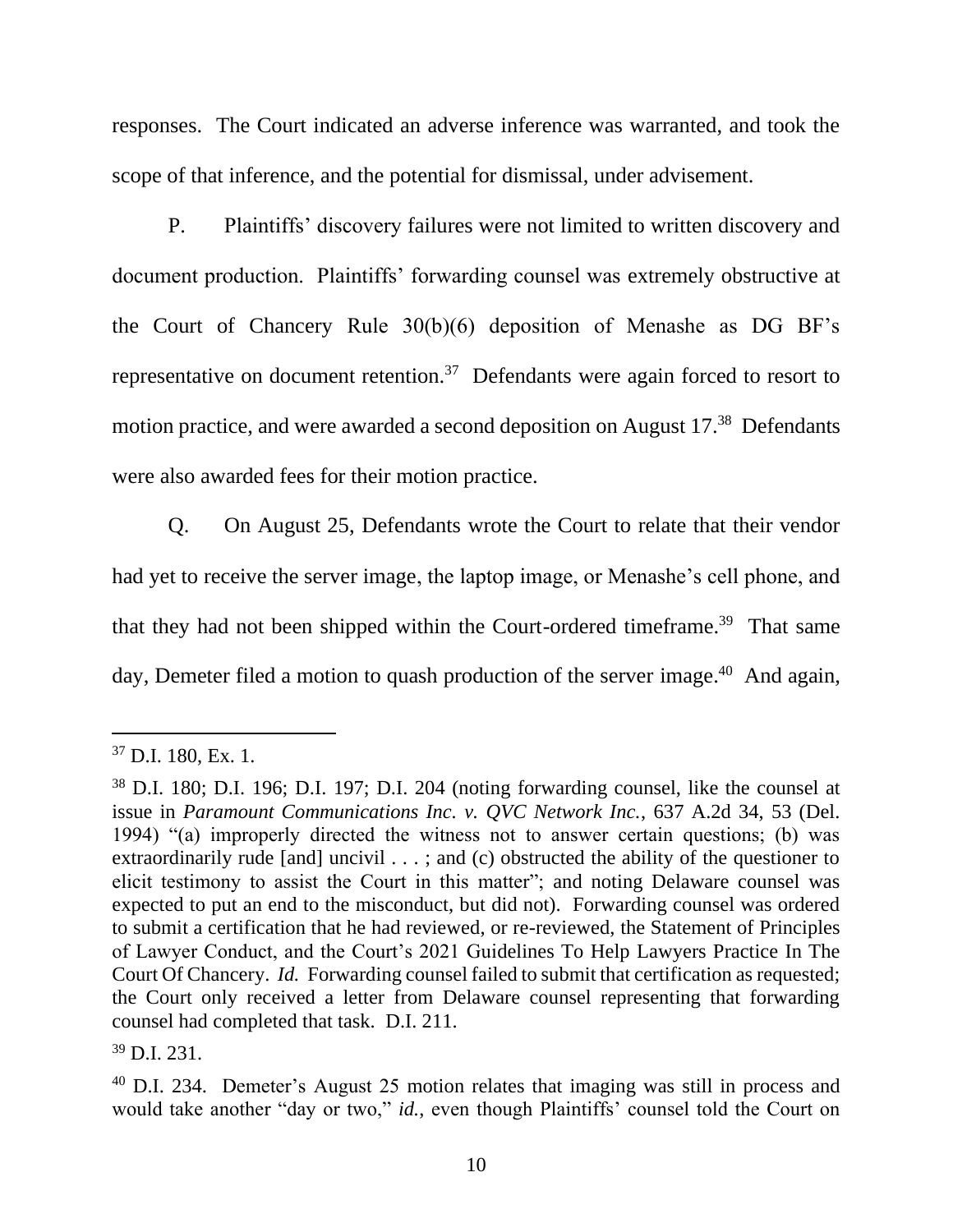rather than attending to their own obligations, Plaintiffs took countermeasures, demanding on August 24 that *Plaintiffs*image *AGR*'s server "for all financial records going back to when Jeff invested in the company."<sup>41</sup>

R. Defendants ultimately sent Menashe's cell phone to Defendants' vendor, and provided them the image of his current laptop.<sup>42</sup> But when Menashe shipped his phone to Defendants' vendor, he included a letter instructing the vendor not to provide Defendants' counsel with any correspondence between Menashe and thirty-four individuals, or Menashe's photos or videos.<sup>43</sup>

S. On August 27, I informed the parties that the matter would be dismissed, that judgment would be entered in favor of Defendants, and that the trial scheduled for September 15 to 17 was cancelled. $44$  I advised that a formal explanation of my decision would follow. This order provides that explanation.

T. "Trial courts should be diligent in the imposition of sanctions upon a party who refuses to comply with discovery orders, not just to penalize those whose

August 23 that the imaging would be complete "before the close of business today or certainly by tomorrow." D.I. 247 at 16.

<sup>41</sup> D.I. 231, Ex. 9 ("Our IP company wants to image your client's server for all financial records going back to when Jeff invested in the company. Let us know before close of business tomorrow when our IP company can come in and image that server. Thank you.").

 $^{42}$  D.I. 237.

<sup>43</sup> D.I. 244.

<sup>44</sup> D.I. 243.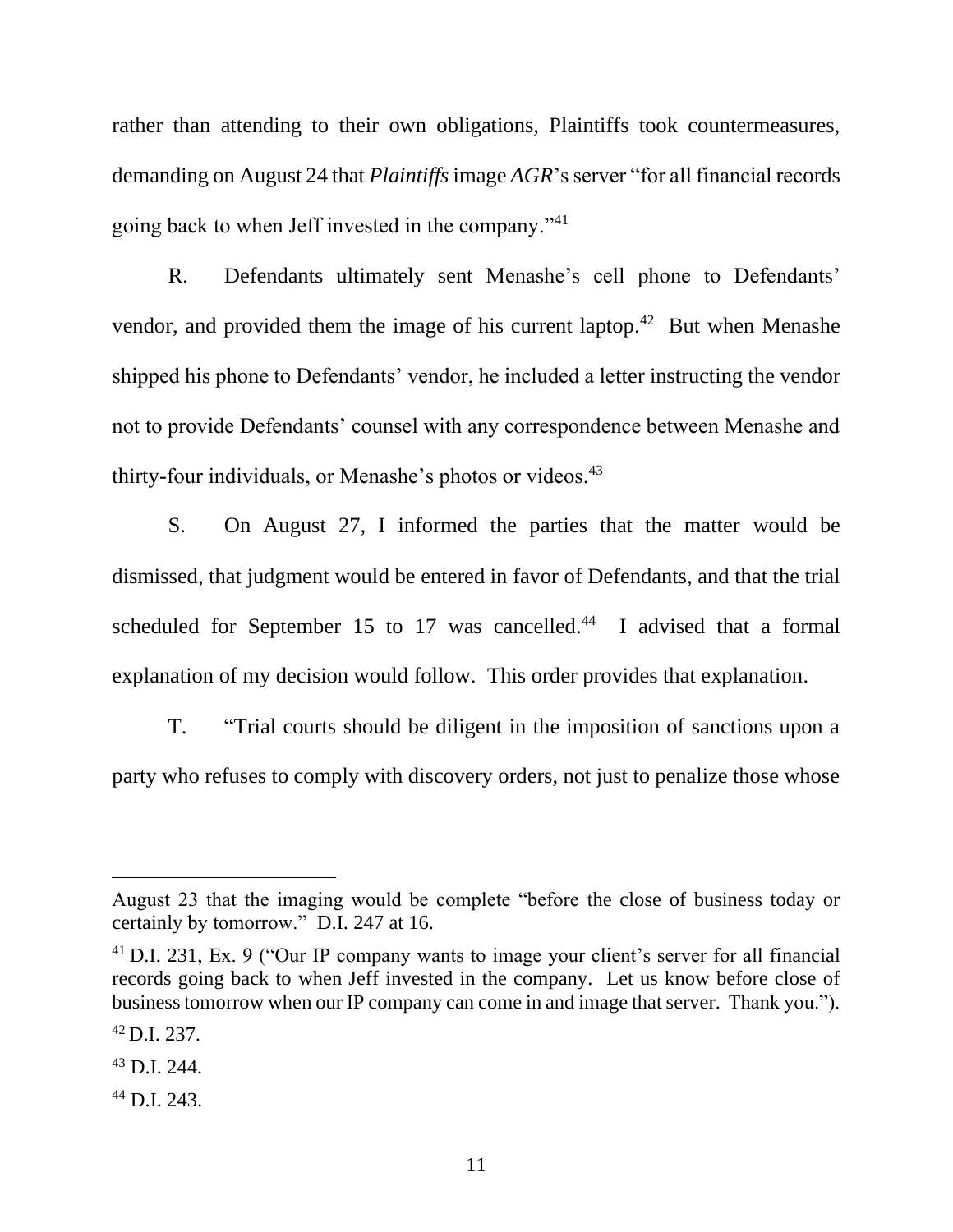conduct warrants such sanctions, but to deter those who may be tempted to abuse

the legal system by their irresponsible conduct."<sup>45</sup>

Rule 37(b)(2) identifies potential sanctions that a trial court can impose for violating a discovery order, including but not limited to:

- (A) An order that the matters regarding which the order was made or any other designated facts shall be taken to be established for the purposes of the action in accordance with the claim of the party obtaining the order;
- (B) An order refusing to allow the disobedient party to support or oppose designated claims or defenses, or prohibiting that party from introducing designated matters in evidence; [or]
- (C) An order striking out pleadings or parts thereof, or staying further proceedings until the order is obeyed, or dismissing the action or proceeding or any part thereof, or rendering a judgment by default against the disobedient party $[.]^{46}$
- U. Spoliation may also warrant dispositive sanctions, including dismissal

of claims or imposition of an adverse inference,

where a party acts to intentionally or recklessly destroy evidence, when it knows that the item in question is relevant to a legal dispute or it was otherwise under a legal duty to preserve the item. Delaware courts have defined recklessness in the spoliation context as a conscious awareness of the risk that one's action or inaction may cause evidence to be despoiled. Intentional destruction simply means that the spoliator acted with purpose.<sup>47</sup>

<sup>45</sup> *Hoag v. Amex Assurance Co.*, 953 A.2d 713, 717 (Del. 2008) (quoting *Holt v. Holt*, 472 A.2d 820, 824 (Del. 1984)).

<sup>46</sup> *James v. Nat'l Fin. LLC*, 2014 WL 6845560, at \*8 (Del. Ch. Dec. 5, 2014) (quoting Ct. Ch. R. 37(b)(2)).

<sup>47</sup> *TR Invs., LLC v. Genger*, 2009 WL 4696062, at \*17 (Del. Ch. Dec. 9, 2009) (internal citations and quotation marks omitted), *aff'd*, 26 A.3d 180 (Del. 2011).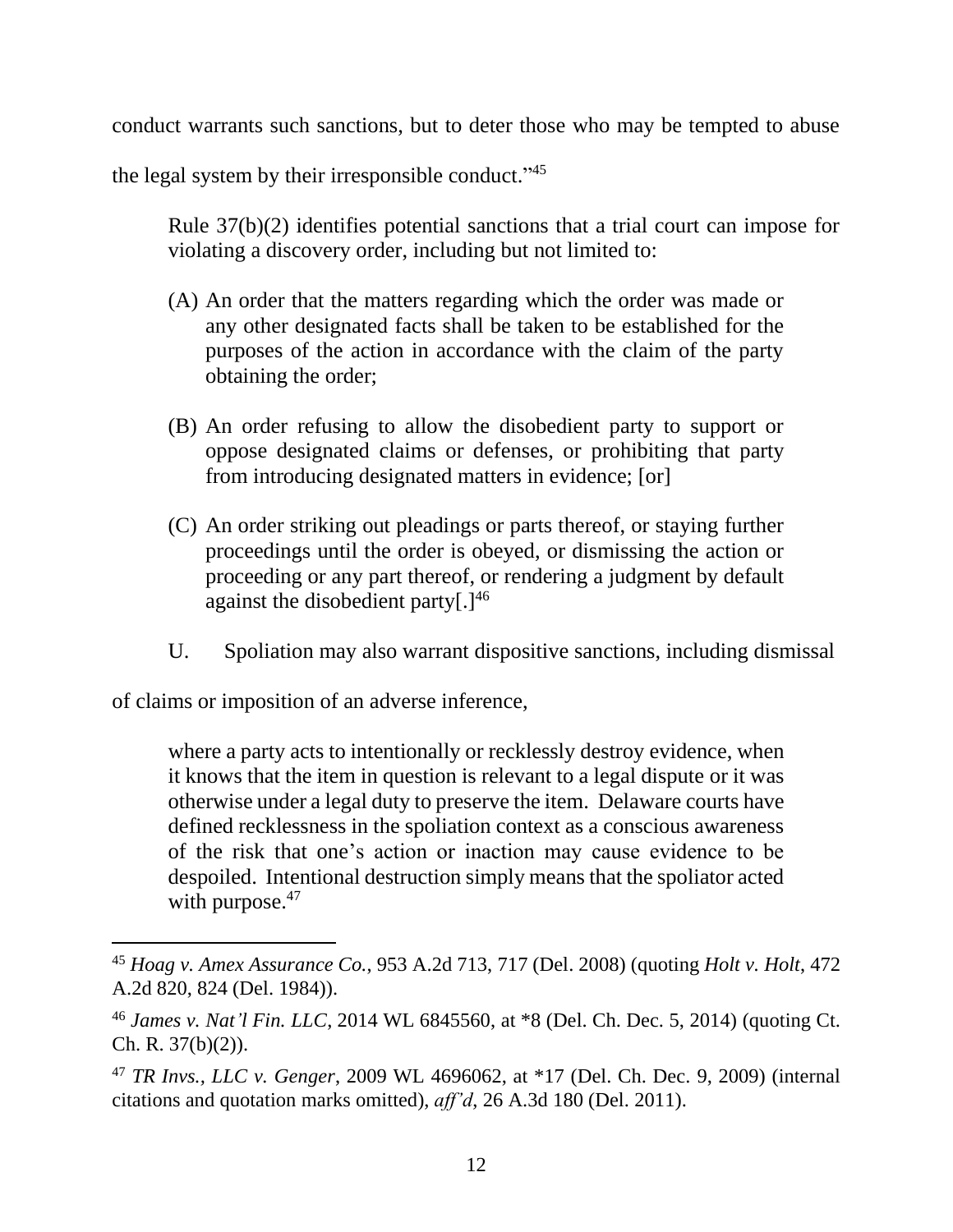The remedial inquiries relevant to the contempt and spoliation claims are similar. A court has inherent power to fashion a remedy for contempt that is proportionate to the level of harm committed so long as the court exercises restraint. In determining what remedy to award for spoliation, the court should consider: (1) the culpability of the spoliating party; (2) the degree of prejudice suffered by the aggrieved party; and (3) the availability of lesser sanctions that could both avoid unfairness to the aggrieved party and serve as an adequate penalty to deter such future conduct.<sup>48</sup>

V. The ultimate sanction for contempt, which must be used sparingly, is the entry of a default judgment against the contumacious party.<sup>49</sup> "[A] default judgment should be granted if no other sanction would be more appropriate under the circumstances."<sup>50</sup> "[T]here must be an element of willfulness or conscious disregard of a court order before entry of judgment is warranted."<sup>51</sup>

W. When evaluating whether to enter or vacate a default judgment, this Court generally considers the following factors:

. . .

<sup>48</sup> *Id*. at \*18 (internal citations omitted).

<sup>49</sup> *Minna v. Energy Coal S.p.A.*, 984 A.2d 1210, 1215–16 (Del. 2009); *Lehman Cap. v. Lofland*, 906 A.2d 122, 131 (Del. 2006).

<sup>50</sup> *Hoag*, 953 A.2d at 717.

<sup>51</sup> *Gallagher v. Long*, 940 A.2d 945, 2007 WL 3262150, at \*2 (Del. 2007) (TABLE); *accord Sundor Elec., Inc. v. E.J.T. Constr. Co.,* 337 A.2d 651, 652 (Del. 1975).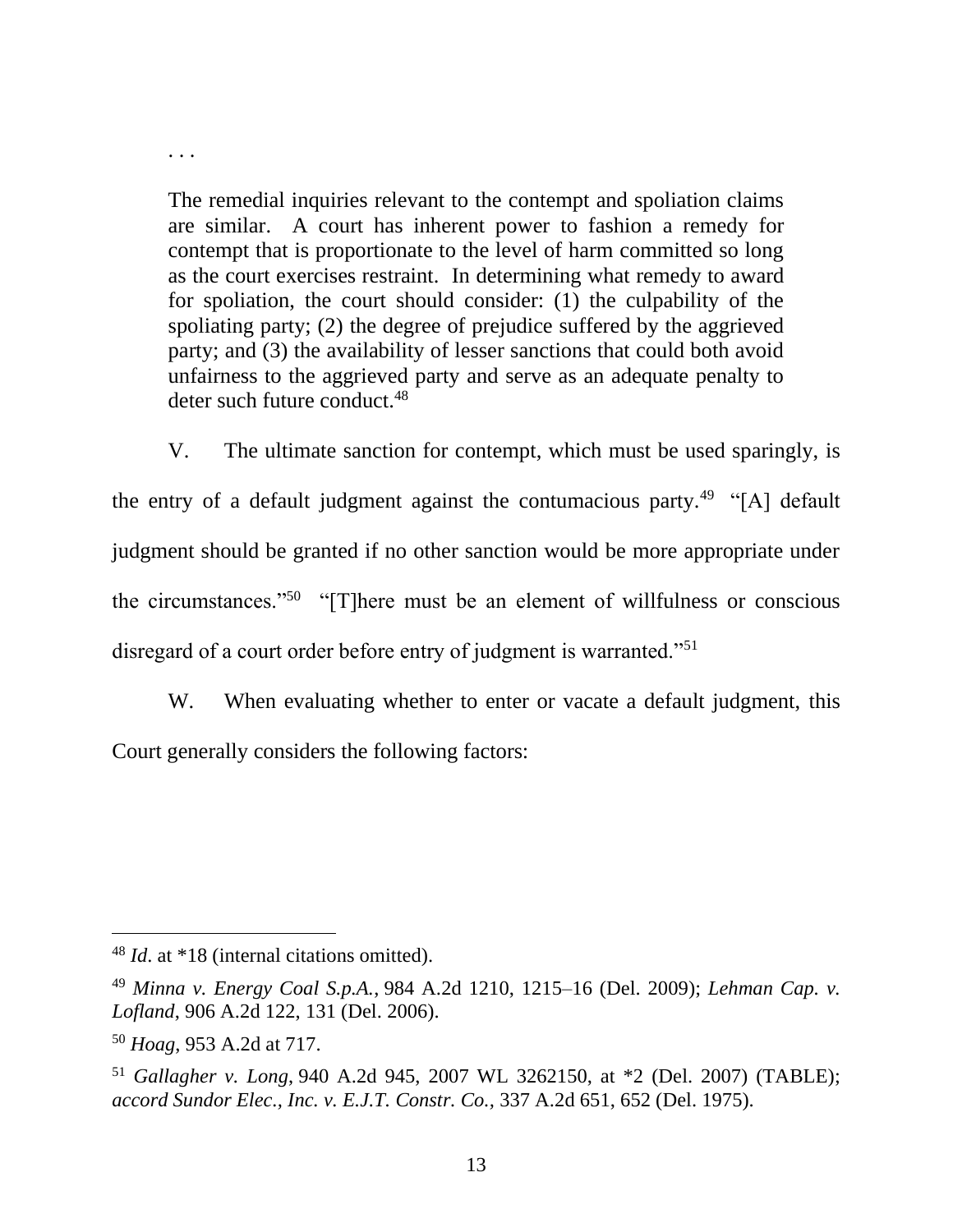(1) the extent of the party's personal responsibility; (2) the prejudice to the adversary caused by the failure [to comply]; (3) a history of dilatoriness; (4) whether the conduct of the party or the attorney was willful or in bad faith; (5) the effectiveness of sanctions other than dismissal, which entails an analysis of alternative sanctions; and (6) the meritoriousness of the claim or defense. $52$ 

**IT IS HEREBY ORDERED**, this 19th day of November, 2021:

1. Plaintiffs are in contempt of this Court's August 3, August 12, and August 23 discovery orders. They undisputedly were bound by the orders, had notice of them, and nevertheless violated them. They did not set a deadline to collect and image the Key Repositories or respond to written discovery as ordered on August 3. They did not stipulate to a deadline for submitting the Key Repositories to a vendor as ordered on August 12. They did not provide the image of the Demeter server to Defendants. And they were prejudicially late in providing the image of Menashe's laptop and Menashe's cell phone, in violation of the August 23 order. After this pattern of contumacious behavior, Menashe then attempted to thwart the Court's order to turn his cell phone over to Defendants' vendor, directing the vendor to restrict the material given to Defendants' counsel.

2. Plaintiffs, and specifically Menashe, spoliated evidence in Menashe's text messages and on the laptop he used during due diligence. Plaintiffs were under

<sup>52</sup> *Connection, Inc. v. Synygy Ltd.*, 2021 WL 1943350, at \*3 (Del. Ch. May 11, 2021) (quoting *Hoag*, 953 A.2d at 718, and citing *Minna*, 984 A.2d at 1215).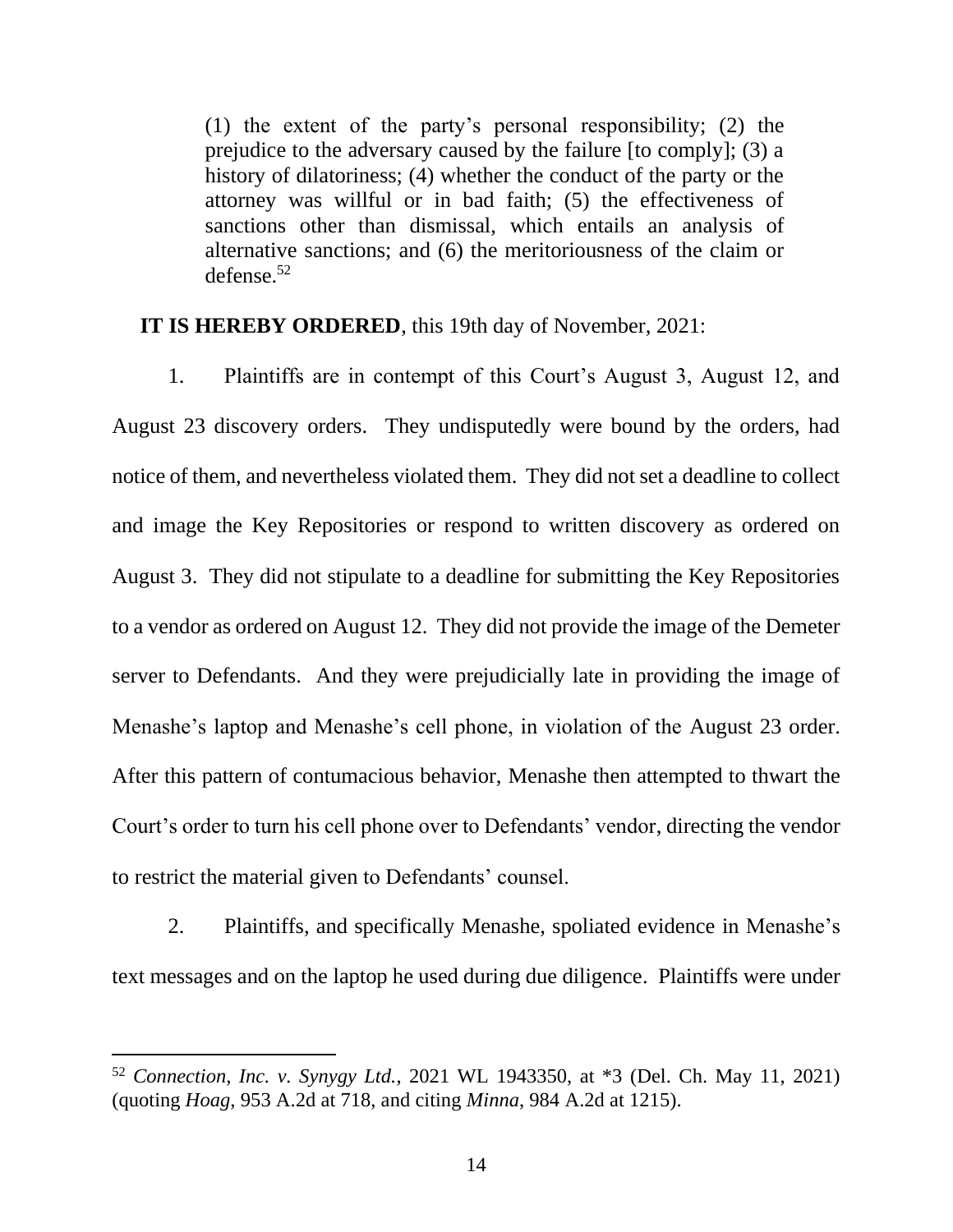a legal duty to preserve relevant evidence from at least the date they filed this suit, and received a litigation hold notice from Defendants. Their spoliation was not negligent; Menashe's destruction of his text messages, which persisted through two depositions about DG BF's recordkeeping, was intentional.

3. Plaintiffs' contempt and spoliation caused Defendants incredible prejudice. The only way Defendants would obtain Plaintiffs' discovery material in advance of trial was to review it themselves in the final days before trial, while preparing for depositions without the benefit of that discovery material.

4. Each *Minna* factor supports entering a default judgment as a sanction.

a. Party Responsibility for Failure to Comply. Plaintiffs have nobody to blame but themselves. Plaintiffs' failure to meet their discovery obligations began with their early partial collection and failure to preserve Demeter repositories, and ended with Menashe's spoliation of his text messages and attempt to thwart this Court's orders regarding his cell phone.

b. Prejudice to Defendants. As mentioned, Defendants have suffered significant prejudice as a result of Plaintiffs' contempt and spoliation, and would have suffered incredible prejudice had the matter not been halted days before trial.

c. History of Dilatoriness. While Plaintiffs bombarded Defendants with discovery requests and motion practice, they completely ignored their

15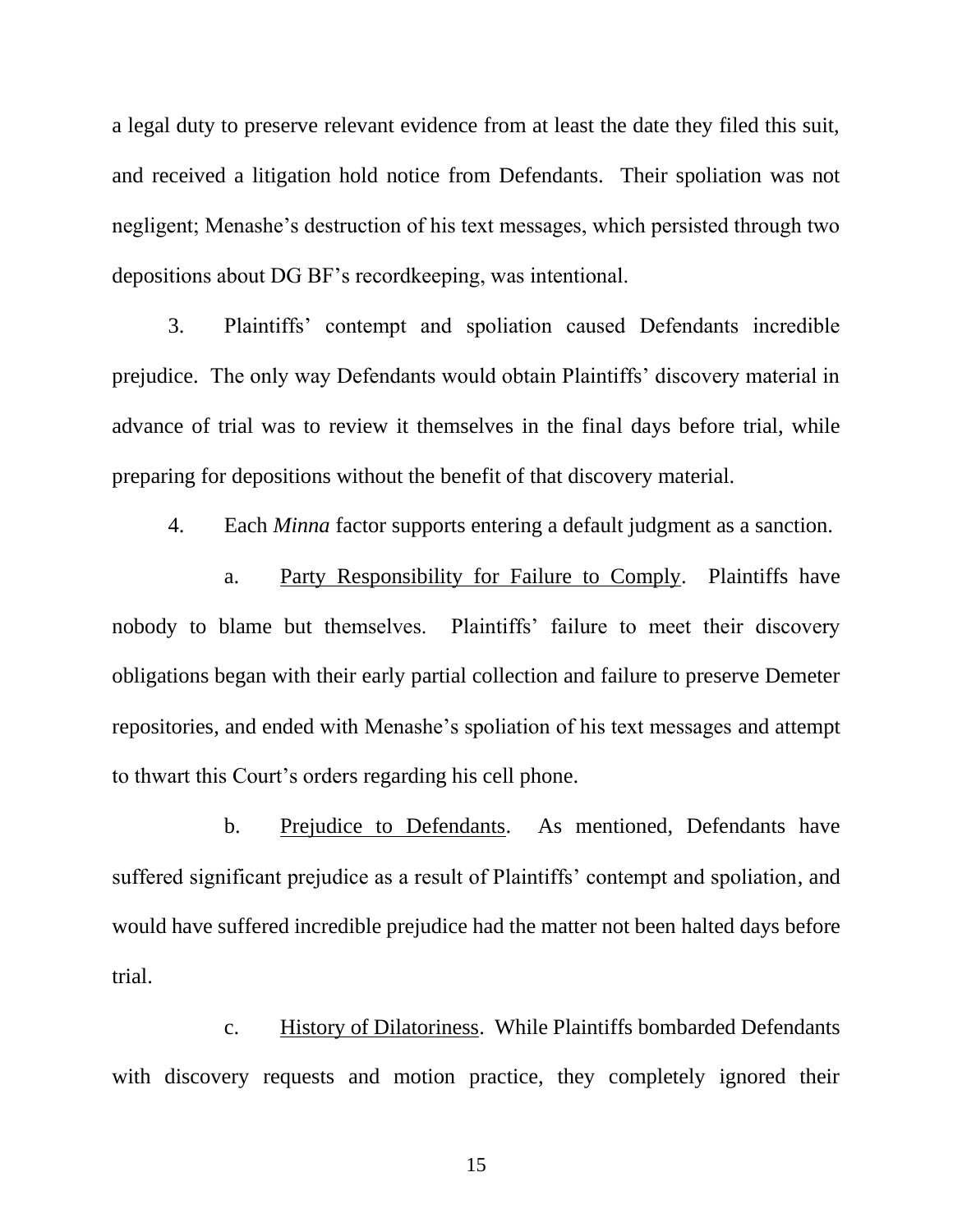obligations to even image the Key Repositories until after the substantial completion deadline passed, and provided some of those images only after the Court thrice ordered them to do so. Even the simple order to overnight Menashe's cell phone to Defendants' vendor was not timely followed. Plaintiffs did nothing to tend to their affirmative obligations in this matter until after the deadlines passed, and could not demonstrate any excusable neglect; their delays were of their own making. After the Court got involved, Plaintiffs refused to comply with this Court's orders to set their *own* deadlines for their overdue discovery. Plaintiffs' dilatoriness has plagued this case.

d. Willfulness and Bad Faith. Plaintiffs have knowingly ignored the Court's clear and accommodating orders. Plaintiffs ignored their discovery obligations in bad faith, while heaping trouble and expense upon Defendants.

e. Effectiveness of Sanctions Short of Dismissal. The Court has been patient with Plaintiffs to a fault. The Court accommodated Plaintiffs when Defendants sought hard deadlines and Plaintiffs asked for flexibility. The Court gave Plaintiffs some grace and gave Delaware counsel the opportunity to lead Plaintiffs out of their morass of noncompliance. The Court entered nearly dispositive discovery sanctions, and noted it was considering an adverse inference and dismissal, but Plaintiffs continued to ignore their obligations and this Court's orders. Repeated fee-shifting for motion practice and DG BF's second 30(b)(6)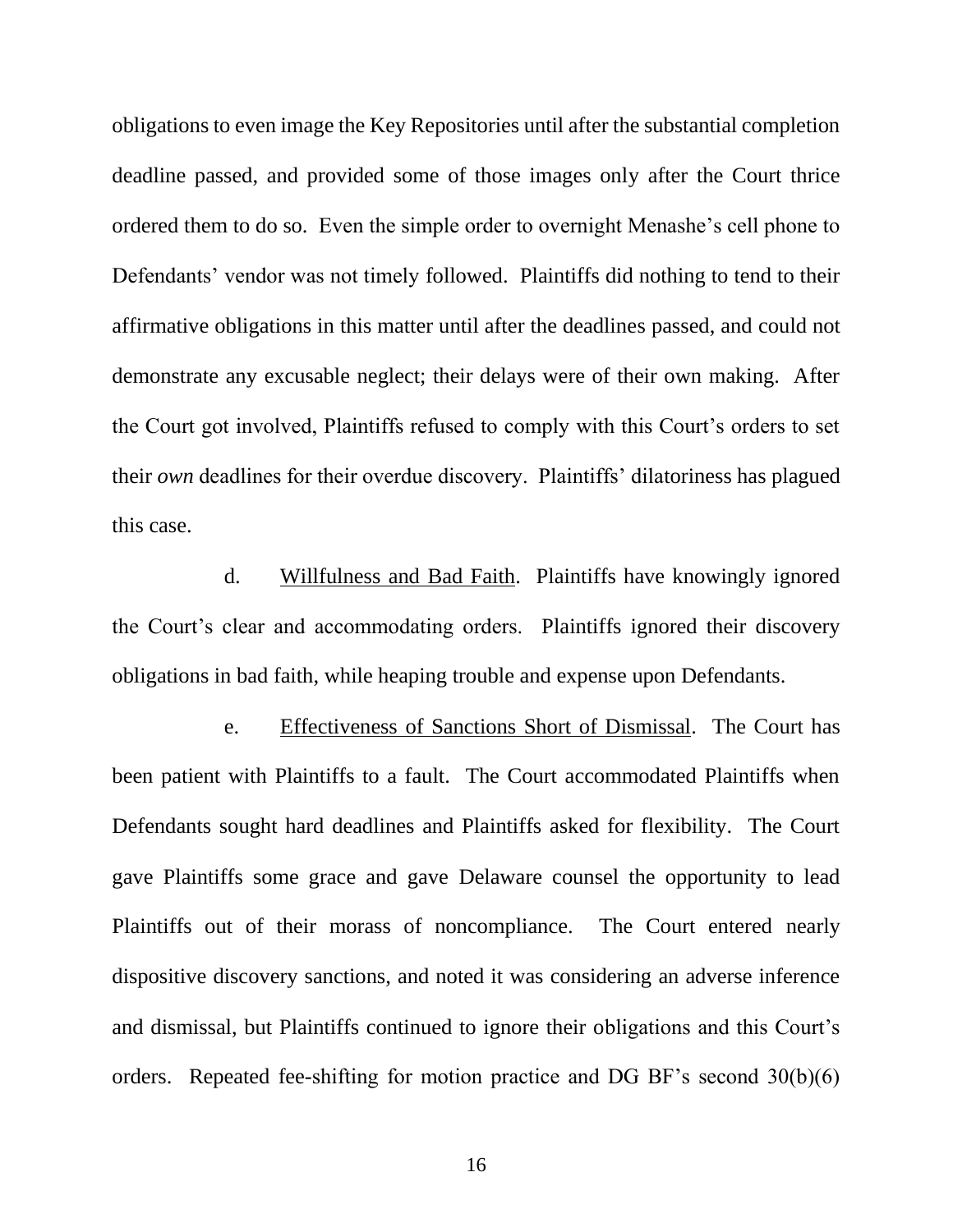deposition, and allowing Defendants' counsel to review Plaintiffs' repositories at Plaintiffs' expense, had no effect. While Defendants have generously characterized this state of affairs as "a Menashe problem,"<sup>53</sup> I believe his counsel's approach of prioritizing bluster over substance has compounded the problem. It is clear that no sanction short of dismissal has been or would be meaningful.

f. Meritoriousness of Plaintiffs' Claims. Plaintiffs' primary claim is for fraud. Plaintiffs' failure to answer written discovery substantially weakened that claim, as they declined to identify any omissions or misrepresentations in written discovery and so were precluded from offering any at trial. And even if Plaintiffs could still prevail on that claim here, Plaintiffs have filed a claim for fraudulent inducement in New York State based on these same facts, telling that court that New York state and federal courts "ha[ve] exclusive jurisdiction over any disputes 'arising out of, or relating to' the Purchase Agreement, *including, without limitation, Plaintiff's claims that Defendants fraudulently induced it to enter into the Purchase Agreement*" by which it invested in AGR.<sup>54</sup> Plaintiffs withdrew all claims relating to that Purchase Agreement from this case.<sup>55</sup> Plaintiffs' remaining claims for breach of AGR's operating agreement due to AGR's corporate

<sup>53</sup> D.I. 247 at 25.

<sup>54</sup> D.I. 212, Ex. 9 ¶ 7 (emphasis added).

<sup>55</sup> D.I. 105.